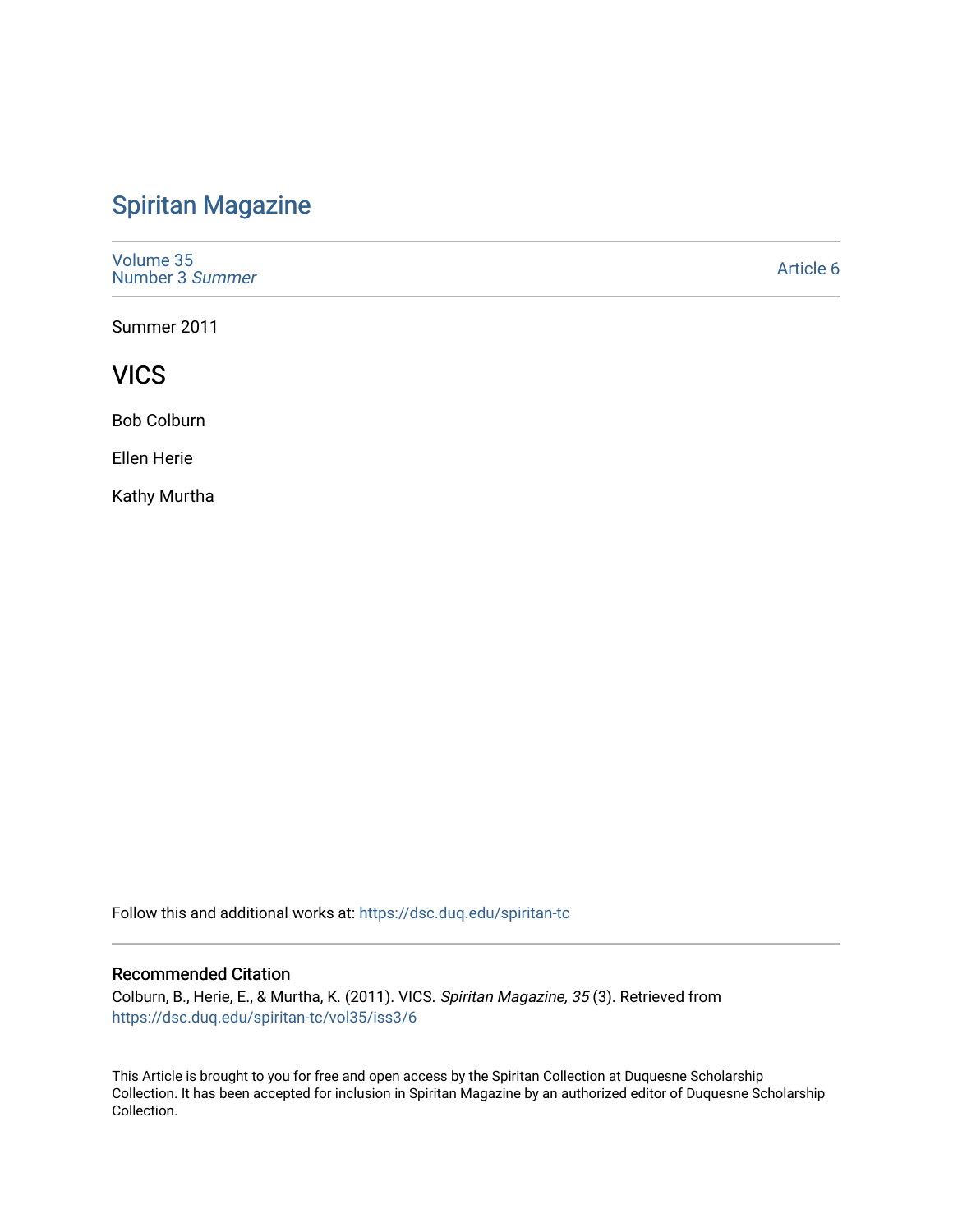

# Bob Colburn CSSp, VICS Director<br>20011 Bob Colburn CSSp, VICS Director

**2011** is a momentous year as VICS celebrates 40 years of service in Canada and around the world. A small seed coming out of the life-giving documents of the Second Vatican Council, it took root in 1971. The excitement and energy of VICS was clearly there in its very first year as volunteers set out for various East African countries.

So much has happened since then. Nearly 800 volunteers have come and gone, directors and office staff have served both short and long terms of service and the grassroots work of development and development education, both here in Canada and 'over there', has gone on unabated.

VICS has served in nearly every profession from hospital doctor to maintenance worker, from high school teacher to university professor, from community development worker to architect.

We look back over the past years in amazement. So much has been accomplished — schools and churches built, lives saved, health enhanced, children and adults educated, hope and laughter shared, clean drinking water savoured, crops improved, buildings repaired, accounts kept — but, most importantly, friends have been made and bridges between "here" and "over there" have been built and solidified.

#### **Special Celebrations**

This 40th year has seen returned volunteers from across Canada join in special celebrations in Vancouver, Edmonton, Ottawa, Toronto and Antigonish. We have welcomed back former VICS Directors Fathers Dermot Doran and Daniel Abba, as well as Sally Kerr, who ran the VICS Office for 28 years. And we have celebrated — great memories shared, lots of laughter, old photos and importantly the recognition of belonging to a family — the VICS family. At every event you could hear the words "VICS changed my life!" or "I think of my life as 'before VICS' and 'after VICS!'"

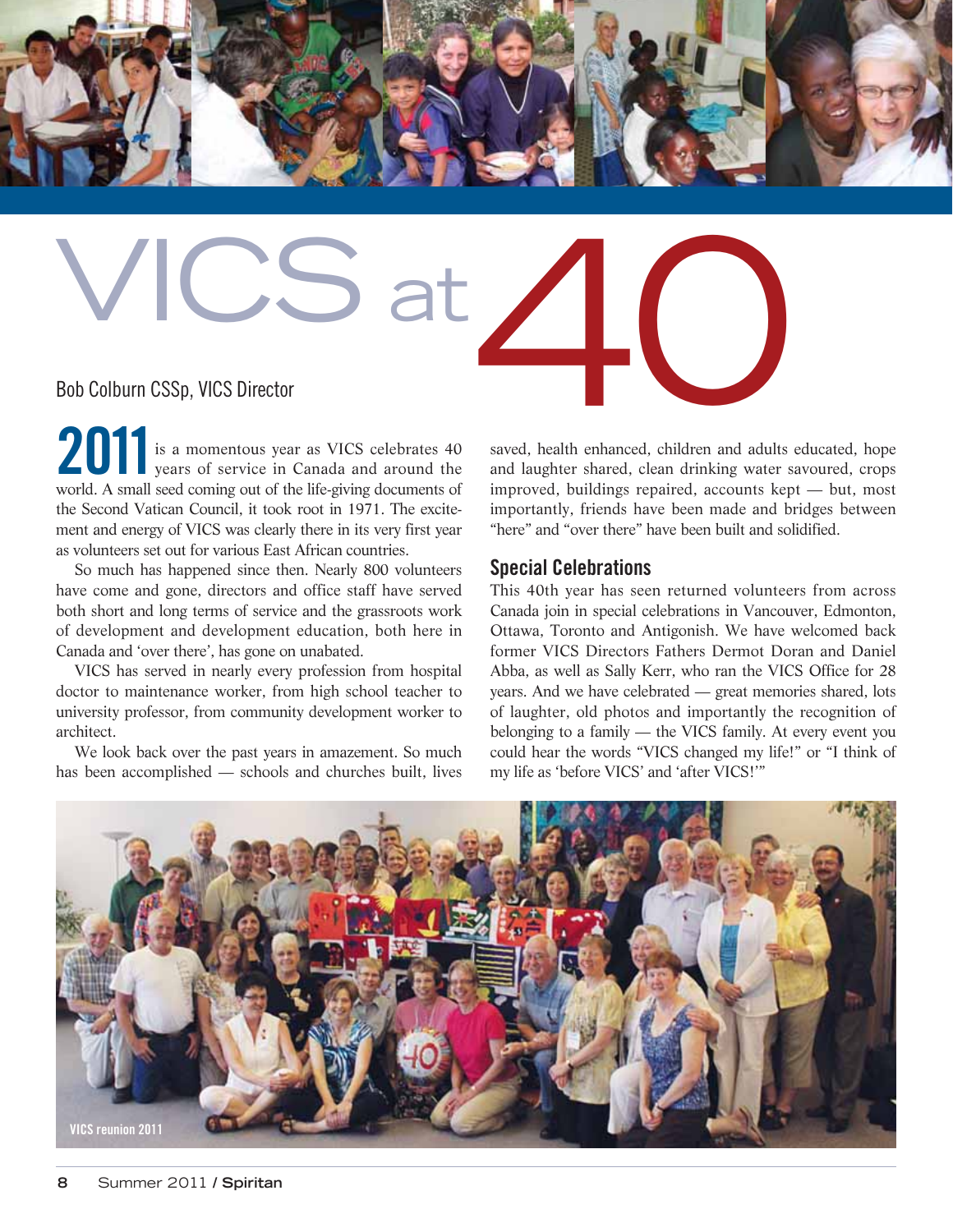



**Above: VICS Directors, Bob Colburn CSSp, Dermot Doran CSSp and Daniel Abba CSSp. Inset: VICS founder Desmond McGoldrick CSSp.**

We have also paused this year to remember and pray for the repose of the soul of the founding father of VICS, Father Des McGoldrick and for Father Ted Colleton who worked with VICS as Director of Fundraising for nearly 10 years. We have remembered 17 former VICS Volunteers who have passed away. May they rest in abundant peace.

#### **Ongoing Commitments**

The VICS Resale Centre in Toronto continues to serve the community and to be staffed by generous and hard-working volunteers. Betty Moore and those who work with her make a generous donation to VICS each year — this year realizing \$20,000 from their Resale Centre. We are also immensely grateful to our benefactors who over the past forty years have given generously to VICS, endowing it for the future and ensuring that the day-to-day expenses are met so that volunteers can continue to serve overseas.

Who would have thought those forty years ago that a movement, a force for change and, importantly, a force for hope had been created? Today many of our returned volunteers are engaged in justice and peace and development issues both at home and overseas with a variety of international agencies. A number are priests and religious sisters and brothers; many have raised their children in the VICS tradition and yes, some of these children, now adults, have served with VICS or are planning to go out as volunteers. Not one of our returned volunteers has forgotten their experience overseas!

As we celebrate these past forty years, let us remember and celebrate our reason for being — the VICS volunteers from Canada and now our local in-country volunteers presently serving in Tonga, Nigeria, Cameroon, Nicaragua, Ghana, Tanzania and Ethiopia along with other VICS projects in South Africa and Sierra Leone.

**During the past forty years VICS Volunteers have served in:**

#### **Africa**

Togo Gambia Zambia Malawi South Africa Kenya Tanzania Uganda Angola Cameroon Ethiopia **Ghana** Ivory Coast Somalia **Sudan** Lesotho Mozambique Liberia **Morocco** Egypt **Zaire** Niger Rwanda Sierra Leone Zimbabwe



# **South Pacific and Asia**

**Nepal** Tonga Papua New Guinea Samoa Fiji **Japan** Kiribati Nauru Pakistan **Philippines** Yemen Arab Republic

# **Central and South America**

**Nicaragua** Brazil **Honduras Bolivia Peru Paraguay** Guatemala

## **Caribbean**

**Trinidad** Grenada **Bahamas Haiti** Jamaica St. Lucia St. Vincent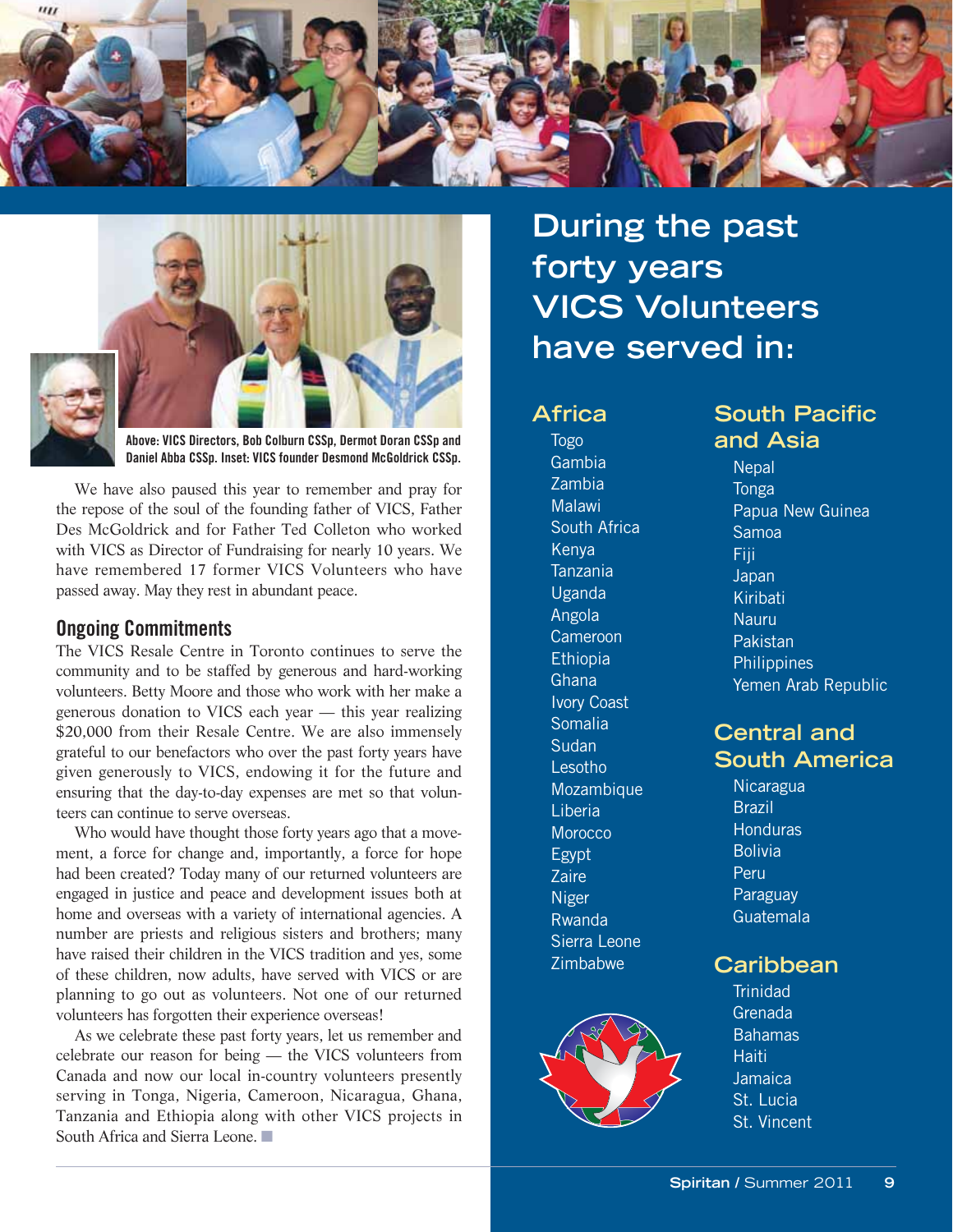# V.I.C.S. RESALE CENTRE

The million dollar

Ellen Herie, VICS store volunteer

tor

When the Spiritans launched their foreign mission programme in 1971 under the direction of Fr. Desmond McGoldrick, it was to provide Canadian Christians with the opportunity of actively participating in the mission of gramme in 1971 under the direction of Fr. Desmond McGoldrick, it was to provide Canadian Christians with the opportunity of actively participating in the mission of the church in the developing world. Volunteers with muchneeded skills — teachers, doctors, nurses, engineers — would be sent to various countries to share their expertise with the local people. The organization was known as Volunteer International Christian Service, or VICS.

Father Ted Colleton was very active in fund-raising on behalf of the mission enterprise, and a group of lay Catholics, loosely organized as the "friends of Father Colleton", got together regularly in order to support the missions. Among the initial members of this group were May and 'Podge' Fitzpatrick, Clare Calabrese, Terry Bennett and Betty Powers.

I talked with May Fitzpatrick about the early efforts of the group to raise money. It was obvious that there was an abundance of enthusiasm and commitment among them. They spent evenings together rolling pennies, organizing dances, bake sales and rummage sales. New members joined their group and new initiatives were launched. The rummage sales held in church basements on a regular basis were particularly successful.

Thus, helped by the efforts of many donors, the first group of volunteers were able to leave for the missions in the fall of 1971.

#### **Opening a resale centre**

872

Rummage sales called for a location to store clothing and other articles and deliver them to and from the church

basements, so the suggestion was put forward to open a permanent location — a second-hand store.

In October 1980 Ray Sisk donated a small storefront office on Kingston Road near Main Street — the first VICS store. However, it soon became apparent that the space was far too small to effectively store and display all the donations that were pouring in, and shortly after, a new location near the Winchester Arms on Kingston Road at Victoria Park Avenue replaced Ray's office. Betty and Charlie Moore had by this

They spent evenings together rolling pennies, organizing dances, bake sales and rummage sales.

time become very involved in fund-raising efforts for VICS. Betty worked at the Winchester Arms location. as well as subsequent locations, and is now manager of the present store.

Another store was opened at Queen and Broadview Avenue in 1982, run by Josie and Frank Whelan. It closed a year later.

Then in 1983, the group opened yet another store on Gerrard Street. It ran successfully for one and a half years under the direction of Clare Calabrese and Betty Moore.

It is interesting to read some of the store advertisements that appeared in local publications and flyers. A flyer announcing the opening of the first store "just West of Murphy's ice cream store" reads, "A large variety of good second-hand clothing at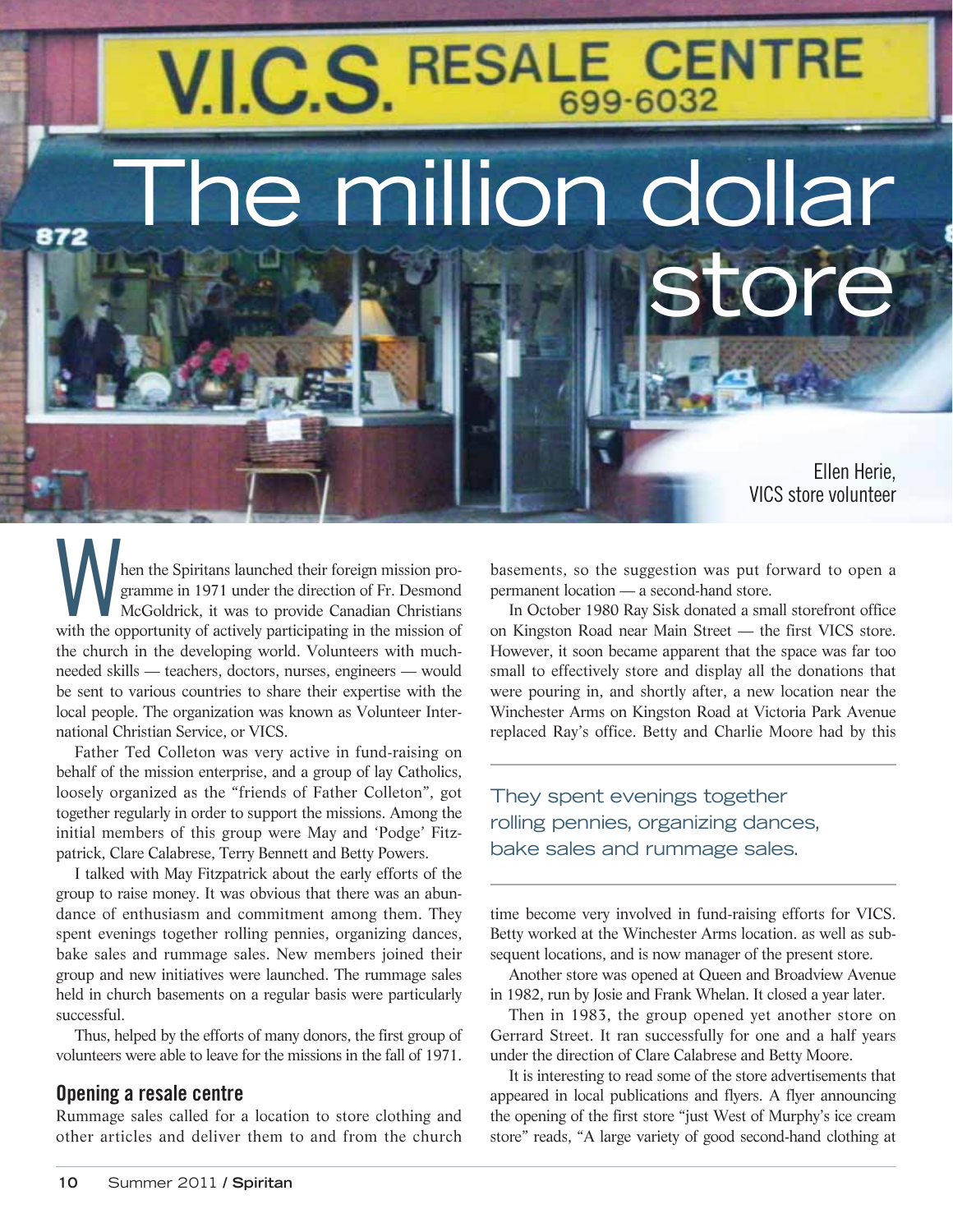They call themselves helpers or coordinators, but after careful consideration it is obvious that Clara Calabrese and Betty Moore are experts at marketing, merchandising, and management, and the success of the VICS Resale Centre on Kingston Road in Toronto presents the evidence.

The store, which stocks men's, women's and children's clothing as well as books, knick-knacks and small appliances, is a model that many organizations could study and profit from when it comes to volunteers meeting with great success. Betty is responsible for keeping the place clean, and she does this by ensuring that the windows and glass in the store sparkle, and the floors are washed often, and that the place 'has a good smell to it'.

Clara Calabrese helps with the coordination — arranging shifts for the 30 volunteers who staff the store six days a week from 10am to 5pm.

As well as selling to the public,

there is the mammoth job of sorting everything that comes in through the drop boxes at St. Joseph's Church, Highland Creek. Some of the pieces of clothing must be taken home and washed, ironed or 'de-fuzzed' as Betty explains, and then brought back in saleable condition. The present location at 872 Kingston Road is now operating with great success.

**Barbara Klich VICS Newsletter, 1989**

the right prices — also, all kinds of other goods…". An ad that appeared in the *Scarborough Consumer* invited customers to "Visit VICS store today … for attic treasures. Clothing may be second hand but it will look like new!"

For several years, used clothing and other articles were supplied to the store from a drop-box set up on the grounds of St. Joseph's Church in Highland Creek. At first, volunteers drove the donations to the store in their own vehicles — Podge Fitzpatrick and Ray Sisk among others. Eventually Charlie Moore arranged for a van to be purchased to transport the goods to the stores.

#### **One location needed**

It became evident that it would be necessary to consolidate the VICS stores at one location if any substantial amount of money was to be made for the missions, so the search was on for a suitable location.

On her way to St. John's Church one morning in the fall of 1984, Betty Moore noticed a 'For Rent' sign in the window of 872 Kingston Road. It seemed an ideal location for a new store. She encouraged Father Doran to enter into an agreement with the owner, and VICS opened the present store on



**Shirley Reilly and Betty Moore at work in the store.**

October 1, 1984 under the management of Clare Calabrese and Betty Moore. The other stores were closed.

The store at 872 Kingston Road is still operating successfully today, having become a well-known and well-loved fixture of the neighbourhood. The list of volunteers who have worked at the store and contributed to its success is too lengthy to include here, but God knows who you are!

Not only has the store contributed to the VICS mission an estimated \$1,000,000 through the years, it helps numerous seniors and our less well-to-do neighbours to purchase affordable clothing and household goods as well as providing an outlet for goods which might otherwise end up in the landfill. One further priceless benefit of the VICS store is the many friendships that have developed among the volunteers.

#### **Hats off to the store ladies**

Father Bob Colburn, Director of VICS since 2006, wrote in his 2011 Easter newsletter, *"And then there are our store ladies, those who under the direction of Betty Moore run a great VICS Resale Centre in Toronto, and whose annual gift to VICS makes a real difference to our financial bottom line. Hats off to the store ladies!!"*

In recounting some of the ups and downs of running the store over the years, Betty Moore confided to me once, "I truly believe God will keep the store going as long as he wants, so all we need to do is show up and keep working." The women who make up the list of volunteer workers at the store, along with Ann O'Brien who does the banking and takes care of the financial reporting, continue their hard work to ensure the success of VICS Resale Centre, and value the opportunity of being a part of the important work of the overseas volunteers.

We are forging ahead. Sales are good, donations are pouring in, and we thank God that he has blessed this enterprise which started so many years ago in a little storefront office and has become a successful business — no mean feat in the present economic environment. I am continually privileged to be part of such a wonderful, hard-working group of dedicated volunteers. Hats off to the store ladies indeed!  $\blacksquare$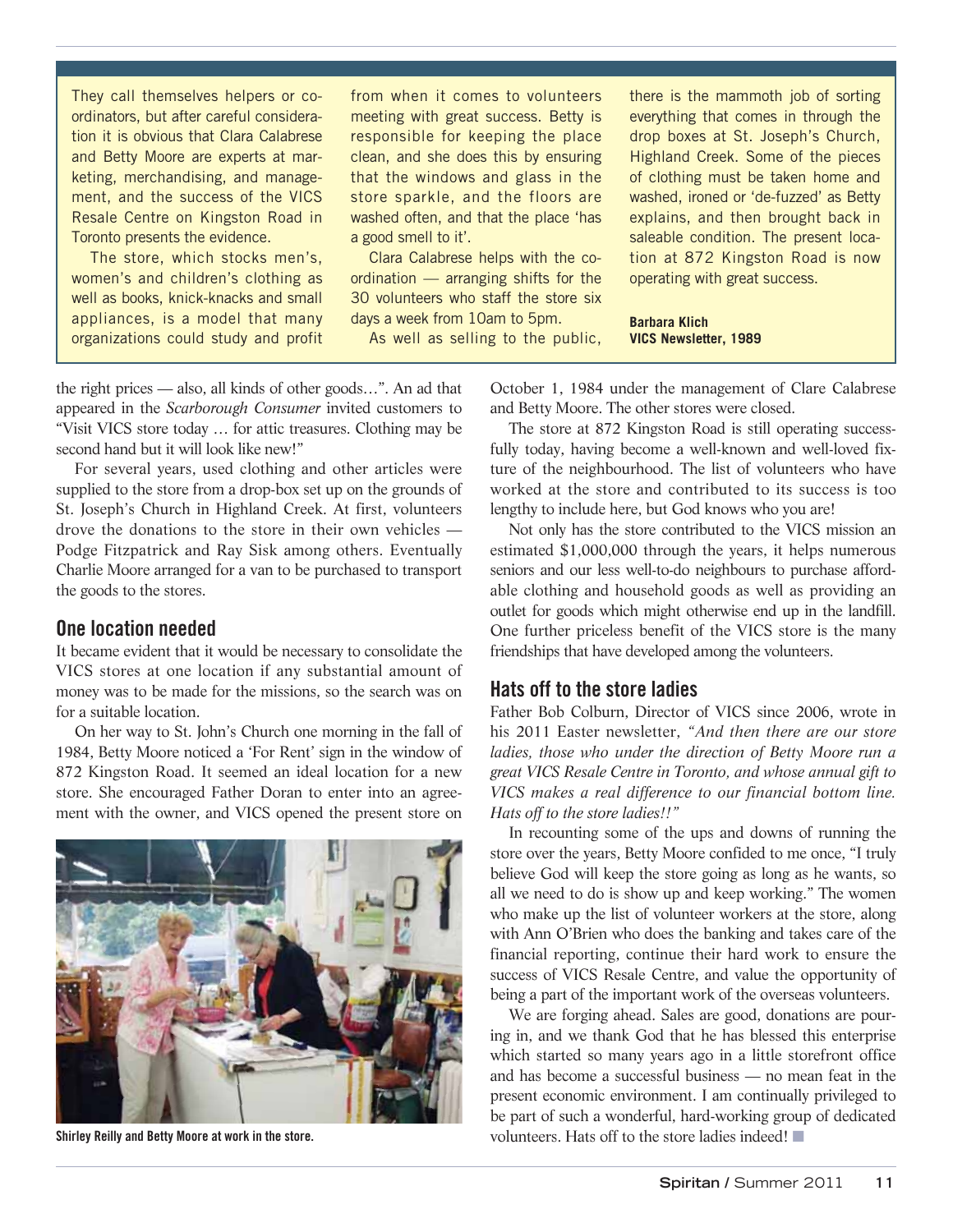# **VICS: Papua New Guinea**

# **Journey** of a lifetime

Kathy Murtha Scarboro Mission Centre Director



n a remarkable summer-like day in late October. In the early 1980's I boarded the Queen Street car in the west end of Toronto and headed east to the last streetcar stop. It was my 24th birthday and I wanted to do something really big to mark the occasion — something that might open up future horizons for a gal from the small town of Lindsay who had spent her life safely between the covers of books studying life, but not actually living or tasting it.

I had an appointment at the VICS office at 2475 Queen St. to explore the possibility of embarking on a two-year overseas volunteer assignment. Perhaps now I would be able to put a real face to some of the world's poor I had been studying and writing about in graduate school. A delightfully engaging blond Irish woman, Sally Kerr, greeted me at the door and proceeded to lead me up the stairs to the large front office. For the next two and half hours I was mesmerized by the story of VICS and the adventures and learnings of volunteers who had

set off for foreign lands. As the afternoon wore on and the room filled with the smoke of the cigarettes we shared, along with stories of our own lives that led us to this place, I knew I had found a home in this volunteer Christian community.

**Australia**

#### **There to see me off**

**Indonesia**

Fourteen months later on an unbelievably bitter, cold, icy, stormy January morning before dawn, my parents were navigating the treacherous 401 to get me on a plane to the Highlands of Papua New Guinea. No one in their right mind would venture out on such an inhospitable day. So you can imagine my great surprise when I got to the ticket counter and there was Sally and Dermot. They had come to see me off. The memory of those two indomitable leaders of VICS in the early hours of that cold January day never ceases to warm my heart.

I actually had no idea where Papua New Guinea was when Fr. Dermot Doran joyfully informed me that he had an ideal assignment for me. After 6 years of University I was embarrassed to admit my gross ignorance. I simply nodded with as much enthusiasm as I could. Upon returning home I ransacked my floor-to-ceiling bookcase for any mention of Papua New Guinea, before informing the crowds awaiting my news. No luck. Standing there baffled in the middle of my living room, Papua New Guinea had already begun to have an impact on my life.

### **Appreciating "The Other"**

I began to realize the severe limitations of my perspective. Almost all my books were written by American/European white males working in a University setting. What would the world look like if I could turn it upside down and begin to try to see it from the perspective of, let's say, a young poor black

**Papua New Guinea**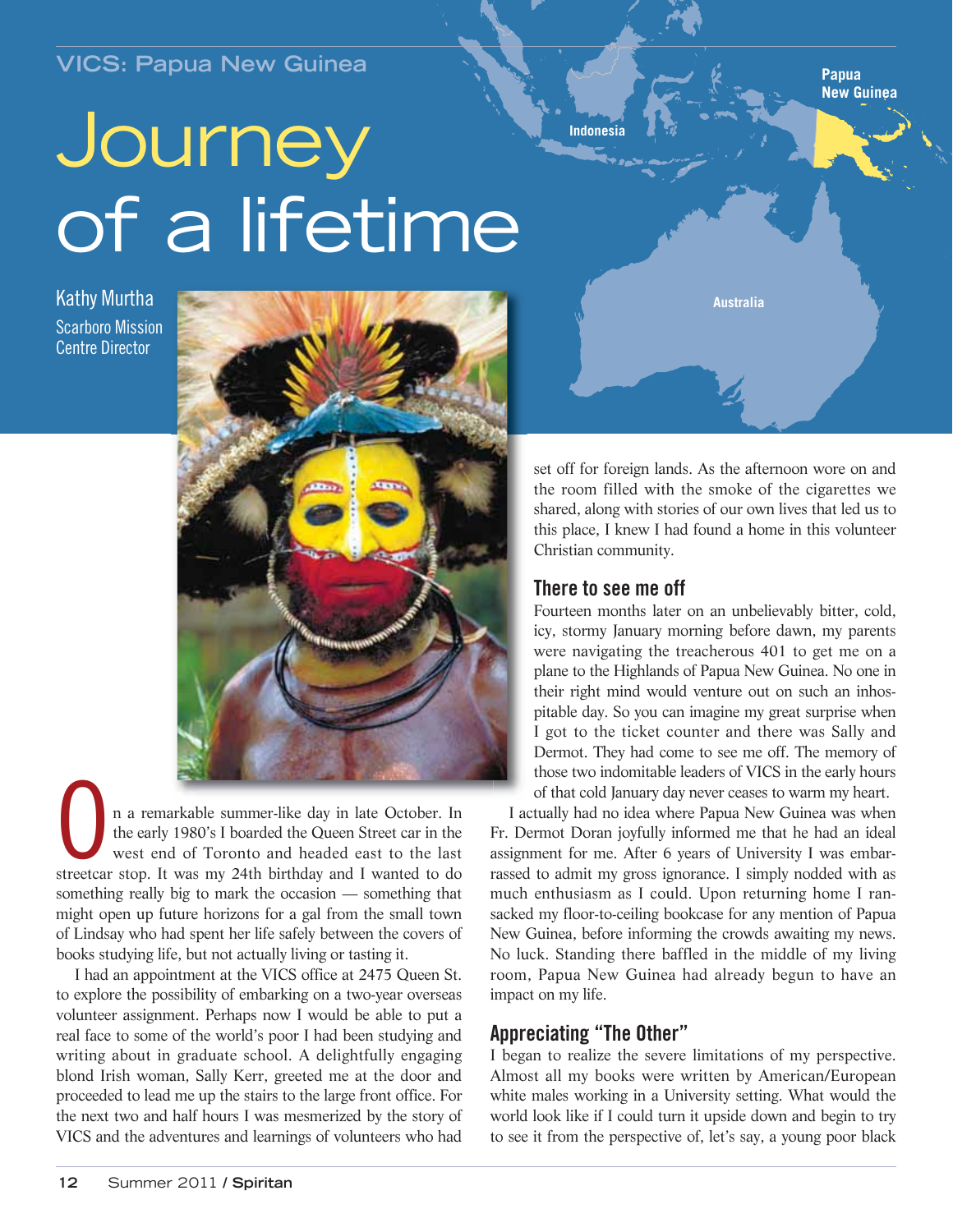

mother from another part of the world struggling to feed her children?

My journey of a lifetime had begun. A startling shift was taking place within me. During my VICS orientation in Trinidad one of the key facilitators spoke of the importance of undergoing a Copernican Revolution, where we remove ourselves and our culture from the centre of the world and see and appreciate "The Other." This gave me the language and the understanding to begin to grasp what was happening to me. The process was accelerated during the orientation by the presentation of a real map of the world — which accurately depicts the true size of countries. Africa dominates the world stage with its massive presence, while England looks so much smaller than it has previously been portrayed.

I was heading for "the world down under." Papua New Guinea, I was relieved to discover, is an island just north of Australia. So it was inevitable that my world would be turned upside down and given a good shaking. There are 750 different languages on the island of Papua New Guinea. I was being sent into the very centre of the island to the Huli people of the Southern Highlands, a stone-age tribal people who were first 'discovered' in 1956. Until that time we never knew they existed, nor did they know that we existed. I had no idea that there was a stone-age culture in the world, let only that it might be possible that I could meet them and even catch a glimpse of the world through their eyes. This was a trip of a lifetime!

#### **"Not in Kansas anymore, Dorothy"**

Fr. Doran sent me off to the far reaches of the earth with a wonderful companion from Ottawa, Dorothy Wood. Dorothy was a rich fountain of wisdom and intelligence, not to mention reading material and music, both precious commodities in the outbacks of PNG. Together we ventured into the unknown. Upon arrival at Port Moresby, the capital, we were greeted by

the Capuchin Fathers and Franciscan Sisters we would be working with in the Southern Highlands. The only way into the centre of the country was by small plane. We had to wait for what promised to be a clear day, in order to avoid running into the face of the high mountains — one of the risks of getting in and out of middle of the country.

I don't think I'll ever forget the day we first sailed above the majestic mountains of the Southern Highlands and descended upon the small dirt airstrip of Tari. High above the clouds Dorothy and I shared our lofty hopes and dreams for the two years ahead. As the plane descended and the fluffy clouds disappeared, we gasped at the sight of countless bare-chested

I began to realize the severe limitations of my perspective … A startling shift was taking place within me.

men dressed in leaves running down the mountainsides with bones in their noses carrying bows and arrows and spears. I turned to my companion and said, "I don't think we are in Kansas anymore, Dorothy." Whereupon she nudged me out of the plane first. Shortly after I discovered that one of the major sources of entertainment in Tari was greeting the arrival of any plane and seeing who was coming and going.

#### **The middle of nowhere**

After a rocky, dusty trip in the back of a pickup we arrived at St. Joseph's Secondary School compound. It seemed like the middle of nowhere. It was totally deserted as everyone was on holidays. As darkness descended our entire little cottage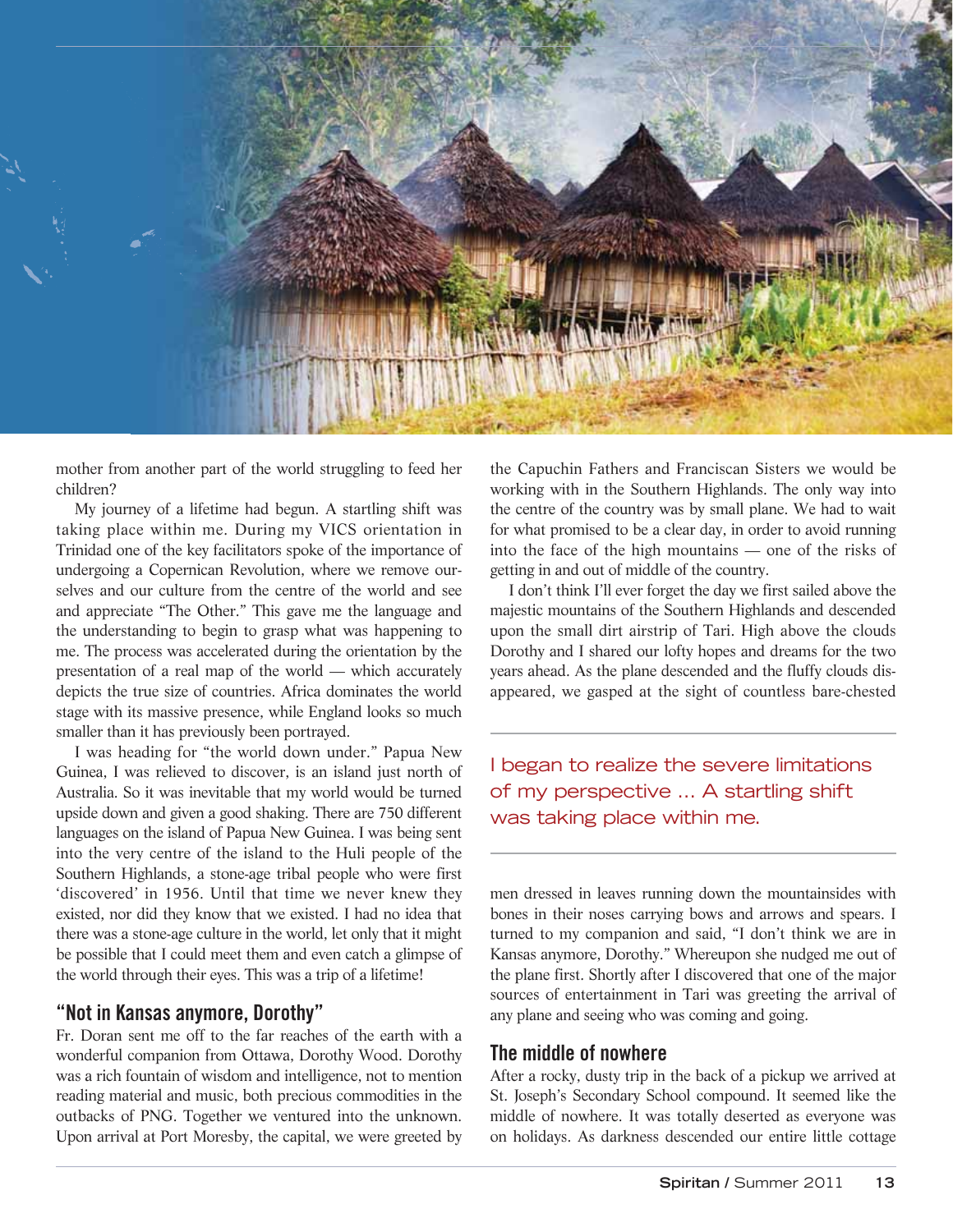

**Kathy Murtha and Dorothy Wood in Papua New Guinea.**

became completely covered with these large black shelled insects. I had never seen cockroaches before. I never thought they could be that big and could fly. The only place that wasn't completely covered by these black creatures was the kitchen table. At this point I was deeply grateful to Fr. Doran for sending me overseas with Dorothy who came prepared for any emergency. She just happened to have the making of a PNG equivalent of a hot toddy.

My job was to teach English and Drama to the first generation out of the stone-age. English was going to be the official language to bring the diverse cultural-language groups together. The boys wore leaves to school and the girls wore grass skirts. They had no last names as last names had not been developed yet, nor did they know how old they were according to our calendar. They started school whenever an elementary school came into their area. By the time I encountered these Huli students they had eight years of schooling in English and were proficient in three to four different languages. They were gifted story-tellers and had an amazing capacity for poetry. Stories, I discovered, were the foundation and glue that held the community together and gave it meaning.

#### **"You are here and you have blood"**

My students were my "way" out of the school compound into the villages where I might begin to see the world through the eyes of the Huli people. This wasn't easy. The doors didn't begin to open until after my Holy Thursday visit to the Tari hospital.

The hospital consisted of patients on dirt floors and an intensive care unit with iron beds decked out with stained sponge mattresses. As I greeted the spirited young doctor from Saskatchewan an unearthly wailing grew louder and louder as a massive group of distraught Huli people came down from the mountains to the doorstep of the Tari hospital. They were holding aloft a young man who had been shot with arrows. He was bleeding profusely and his life was endangered. The Canadian doctor informed the mourners that the injured man needed blood immediately in order to survive. At this point the man was suddenly deposited at the hospital entrance and the crowds dispersed. It didn't make any sense. The doctor explained that the people believe that their blood is their life force and if you take away their blood you are taking away their life. But don't worry, he assured me. You are here and you have blood. Upon being tested, it was discovered that I am a universal donor.

Minutes later I woke up beside the injured Huli warrior and his bows and arrows on the sponge mattress. That's where the people placed me after I fainted. I never got to know the guy, but some ex-pats took pictures. When I finally returned to my classroom, the students gazed up at me with amazement. I had risen in their estimation. I had survived and my blood was now in their people's blood. Now the doors to their homes and lives began to open.

#### **Two different worlds**

Many times I had entered into "another world" somewhat like Alice in Wonderland. I grew up with the notion that black is black and white is white. That is a fact of life … Not necessarily so. While in my culture white is the color of weddings and black is the color around funerals, in the Highlands of Papua New Guinea it is completely reversed. The bride and the groom cover themselves completely in this shiny black paint, while mourners spend months covered in white mud.

Europeans, as all outsiders were referred to, were constantly remarking that they found the Huli people rude at times. We are so accustomed to saying "Thank you" as a sign of respect. The people had no words for "Thank you" and were therefore not given to our practice. Meanwhile myself and other "expats" in our haste to get to our destinations were constantly stepping over the Huli people's legs and belongings as they were sitting on the ground. This was the supreme mark of disrespect in the Huli culture. God knows what all I did to those poor people.

Every so often the American Franciscan Sister who ran the school would manage to bring in some movie and we would eagerly set up the projector and screen in the barn-like cafeteria. The villagers with their entourage of pigs and chickens would join the students for these rare cinematic events.

*Mary Poppins* was a smashing hit in the outbacks of PNG. The people were keen to know what magic we used to make the animals dance. But most of all they wanted to know what trick lifted the umbrella and the person under it into the air. Sr. Lorraine, the Vice-Principal/Science teacher firmly informed them that due to the laws of gravity it was impossible for a person to rise from the ground. The film was simply make-believe. The people didn't seem wholly convinced. The next day at Mass we celebrated the Ascension of Our Lord into heaven — and they wanted to know if he had an umbrella.